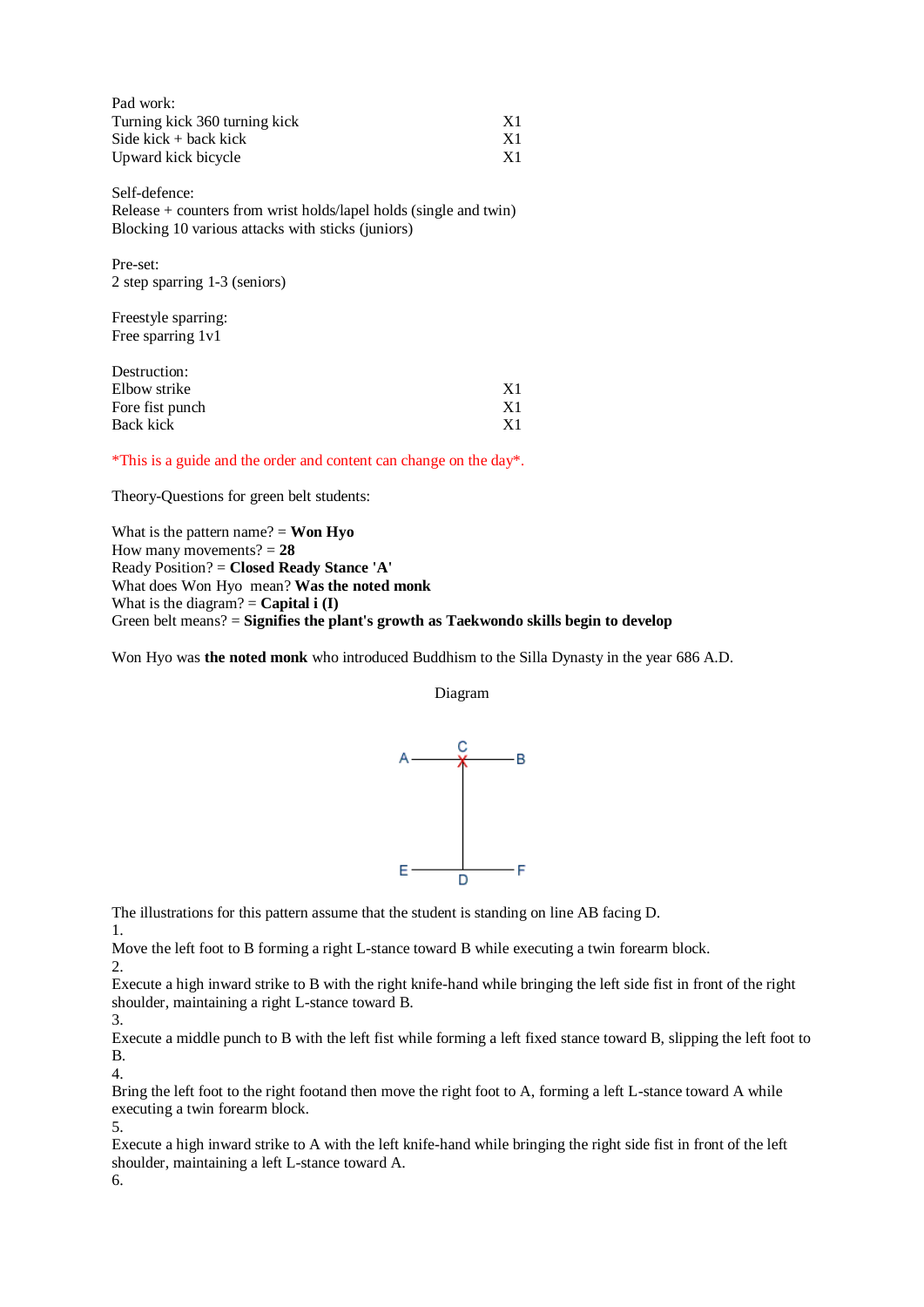Execute a middle punch to A with the right fist while forming a right fixed stance toward A, slipping the right foot to A. 7. Bring the right foot to the left foot and then turn the face toward D while forming a right bending ready stance A toward D. 8. Execute a middle side piercing kick to D with the left foot. 9. Lower the left foot to D forming a right L-stance toward D while executing a middle guarding block to D with a knife-hand. 10. Move the right foot to D forming a left L-stance toward D while executing a guarding block to D with a knifehand. 11. Move the left foot to D forming a right L-stance toward D while executing a middle guarding block to D with a knife-hand. 12. Move the right foot to D forming a right walking stance toward D while executing a middle thrust to D with the right straight finger tip. 13. Move the left foot to E turning counter clockwise to form a right L-stance toward E, at the same time executing a twin forearm block. 14. Execute a high inward strike to E with the right knife-hand while bringing the left side fist in front of the right shoulder, maintaining a right L-stance toward E. 15. Execute a middle punch to E with the left fist while forming a left fixed stance toward E, slipping the left foot to E. 16. Bring the left foot to the right foot and then move the right foot to F, forming a left L-stance toward F while executing a twin forearm block. 17. Execute a high inward strike to F with the left knife-hand while bringing the right side fist in front of the left shoulder, maintaining a left L-stance toward F. 18. Execute a middle punch to F with the right fist while forming a right fixed stance toward F, slipping the right foot to F. 19. Bring the right foot to the left foot and then move the left foot to C forming a left walkng stance toward C while executing a circular block to CF with the right inner forearm. 20. Execute a low front snap kick to C with the right foot, keeping the position of the hands as they were in 19. 21. Lower the right foot to C forming a right walking stance toward C while executing a middle punch to C with the left fist. 22. Execute a circular block to CE with the left inner forearm while maintaining a right walking stance toward C. 23. Execute a low front snap kick to C with the left foot, keeping the position of the hands as they were in 22  $24.$ Lower the left foot to C forming a left walking stance toward C while executing a middle punch to C with the right fist. 25. Turn the face toward C forming a left bending ready stance A toward C. 26. Execute a middle side piercing kick to C with the right foot. 27. Lower the right foot on line CD and then move the left foot to B, turning counter clockwise to form a right Lstance toward B, at the same time executing a middle guarding block to B with the forearm. 28. Bring the left foot to the right foot and then move the right foot to A forming a left L-stance toward A while executing a middle guarding clock to A with the forearm.